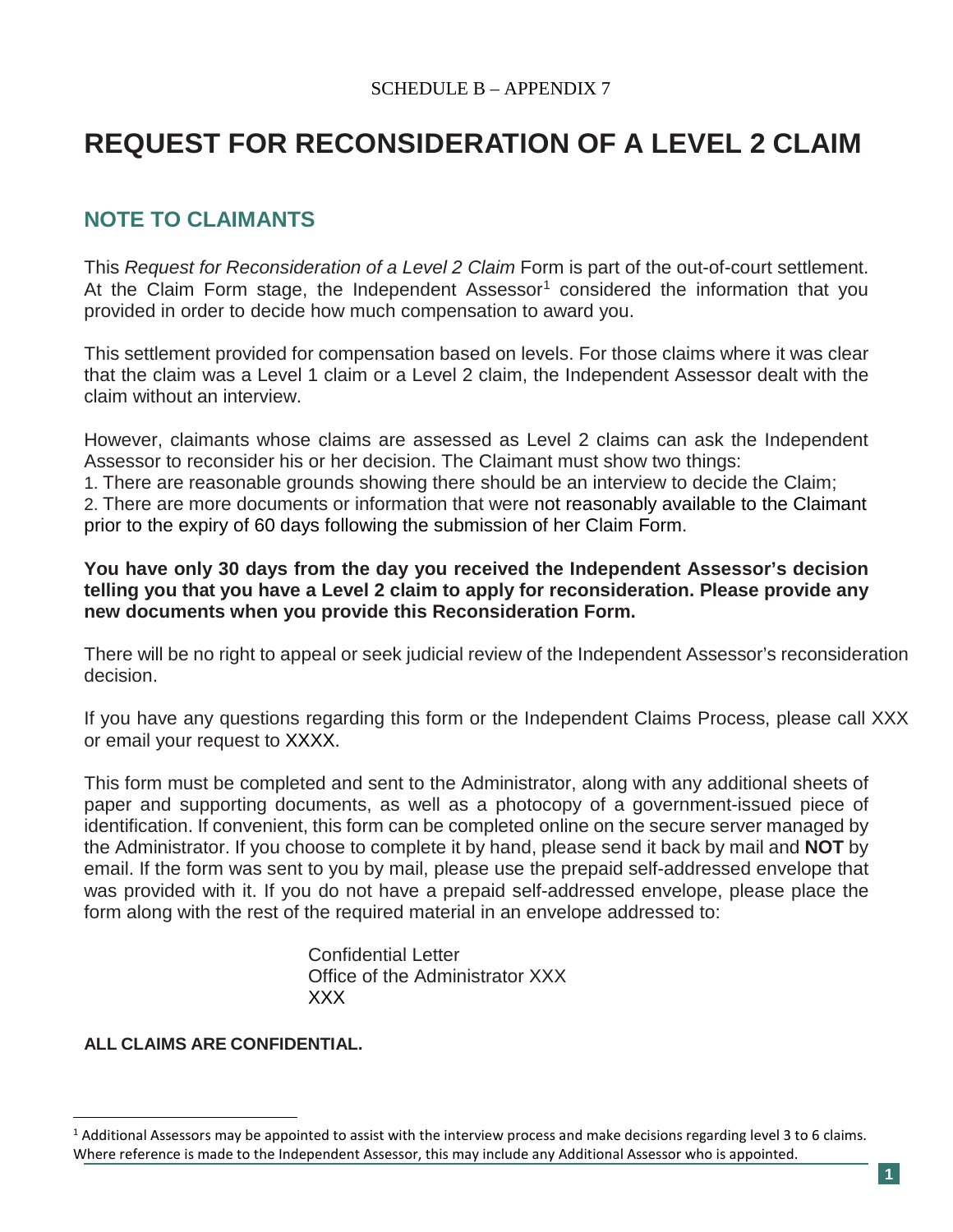# **REQUEST FOR RECONSIDERATION OF A LEVEL 2 CLAIM**

**PERSONAL INFORMATION** 

| You may check all relevant boxes that apply to you:                                               |                                   |
|---------------------------------------------------------------------------------------------------|-----------------------------------|
| □ Municipal Employee                                                                              |                                   |
| □ Regional District Employee                                                                      |                                   |
| □ Employee of a Non-Profit Organization                                                           |                                   |
| $\Box$ Volunteer                                                                                  |                                   |
| $\Box$ Commissionaire                                                                             |                                   |
| □ Supernumerary Special Constable                                                                 |                                   |
| $\Box$ Consultant                                                                                 |                                   |
| $\Box$ Contractor                                                                                 |                                   |
| □ Public service employee (not covered in Merlo/Davidson)                                         |                                   |
| $\Box$ Student                                                                                    |                                   |
| $\Box$ Member of an integrated policing unit or an outside agency or police force                 |                                   |
| $\Box$ Similarly situated individual working or volunteering with the RCMP (state role here: $\_$ |                                   |
| <b>NAME</b><br>1                                                                                  |                                   |
| First Name(s)                                                                                     | Last Name                         |
| Other names you are known by (for example, maiden name, nicknames)                                |                                   |
| Name while working or volunteering with the RCMP                                                  |                                   |
| Position                                                                                          |                                   |
| <b>MAILING ADDRESS</b><br>$\overline{2}$                                                          |                                   |
| Street name and number                                                                            | Apartment number, P.O. Box or RR# |

City/Village **Province/Territory** Postal Code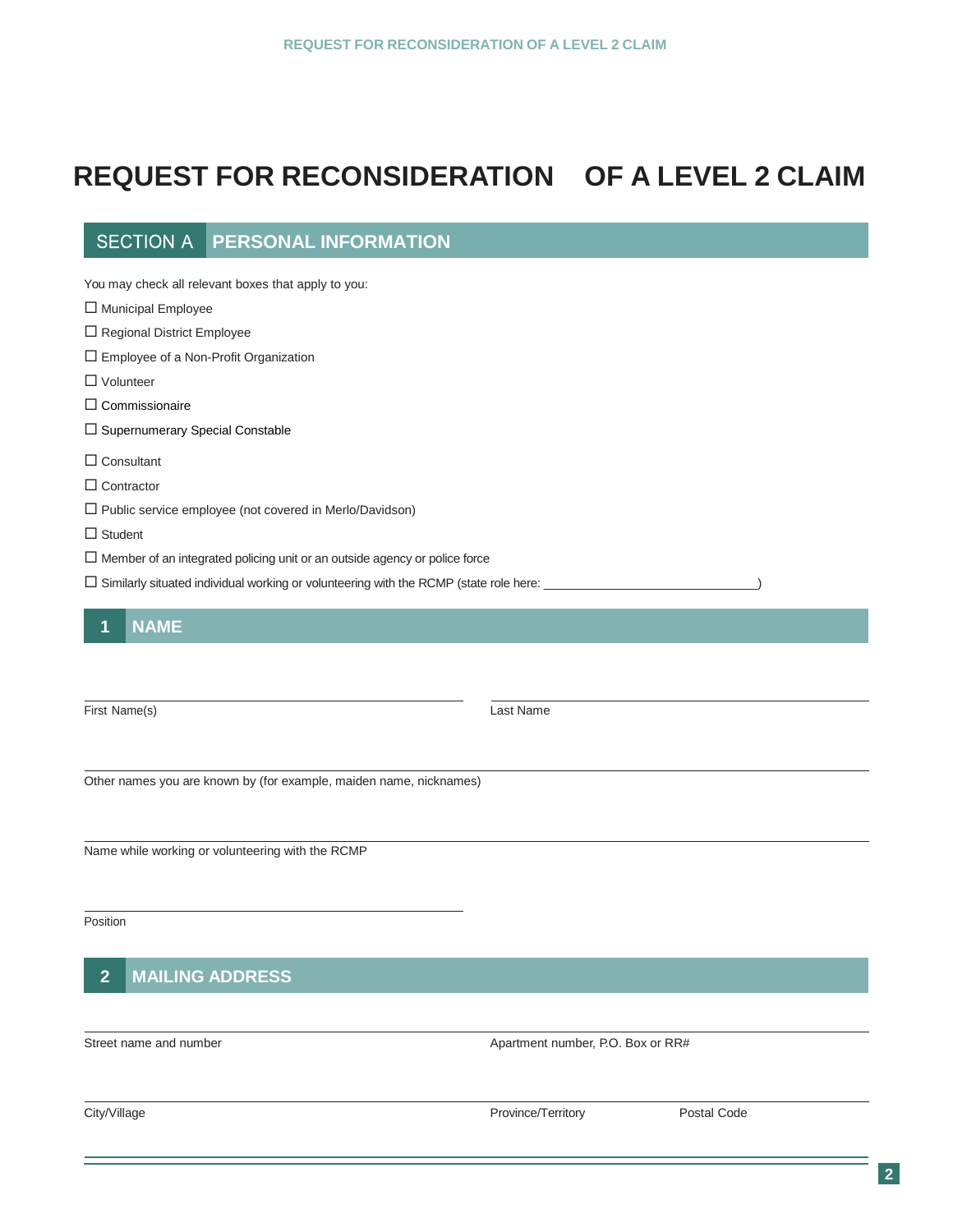| $\overline{\mathbf{3}}$                                                                       |                                                                                                                              | <b>CONTACT INFORMATION</b>                             |  |                    |                                                  |                                |                 |  |  |
|-----------------------------------------------------------------------------------------------|------------------------------------------------------------------------------------------------------------------------------|--------------------------------------------------------|--|--------------------|--------------------------------------------------|--------------------------------|-----------------|--|--|
|                                                                                               | Home Phone Number                                                                                                            |                                                        |  | $\Box$ Yes         | Can we leave a message at this number?           | $\square$ No                   |                 |  |  |
|                                                                                               | <b>Cellular Phone Number</b>                                                                                                 |                                                        |  | $\square$ Yes      | Can we leave a message at this number?           | $\Box$ No                      |                 |  |  |
| Email address                                                                                 |                                                                                                                              |                                                        |  | $\Box$ Yes         | Can we send you a message at this email address? | $\square$ No                   |                 |  |  |
|                                                                                               |                                                                                                                              | What is the best way to contact you? $\Box$ Home Phone |  |                    | □ Cell Phone                                     | $\Box$ Mail                    | $\square$ Email |  |  |
| DO YOU HAVE A PERSONAL REPRESENTATIVE OR A GUARDIAN?<br>$\overline{\mathbf{4}}$               |                                                                                                                              |                                                        |  |                    |                                                  |                                |                 |  |  |
|                                                                                               | $\square$ No<br>$\Box$ Yes<br>If you have a personal representative or a guardian, please provide the following information: |                                                        |  |                    |                                                  |                                |                 |  |  |
|                                                                                               |                                                                                                                              | Name of personal representative or guardian            |  |                    |                                                  |                                |                 |  |  |
|                                                                                               |                                                                                                                              |                                                        |  |                    |                                                  |                                |                 |  |  |
|                                                                                               | Street name and number                                                                                                       |                                                        |  |                    |                                                  | Apartment number, P.O. Box RR# |                 |  |  |
| City/Village                                                                                  |                                                                                                                              |                                                        |  | Province/Territory |                                                  | Postal Code                    |                 |  |  |
|                                                                                               |                                                                                                                              |                                                        |  |                    |                                                  |                                |                 |  |  |
|                                                                                               | <b>Phone Number</b>                                                                                                          |                                                        |  | Email              |                                                  |                                |                 |  |  |
| $5\phantom{1}$                                                                                |                                                                                                                              | ARE YOU REPRESENTED BY A LAWYER?                       |  |                    |                                                  |                                |                 |  |  |
| $\Box$ Yes<br>$\square$ No<br>If you have a lawyer, please provide the following information: |                                                                                                                              |                                                        |  |                    |                                                  |                                |                 |  |  |
|                                                                                               | Name of lawyer                                                                                                               |                                                        |  |                    |                                                  |                                |                 |  |  |
|                                                                                               | Street name and number                                                                                                       |                                                        |  |                    |                                                  | Office Number                  |                 |  |  |
| City/Village                                                                                  |                                                                                                                              |                                                        |  | Province/Territory |                                                  | Postal Code                    |                 |  |  |
|                                                                                               |                                                                                                                              |                                                        |  |                    |                                                  |                                |                 |  |  |
|                                                                                               | <b>Phone Number</b>                                                                                                          | Fax Number                                             |  | Email              |                                                  |                                |                 |  |  |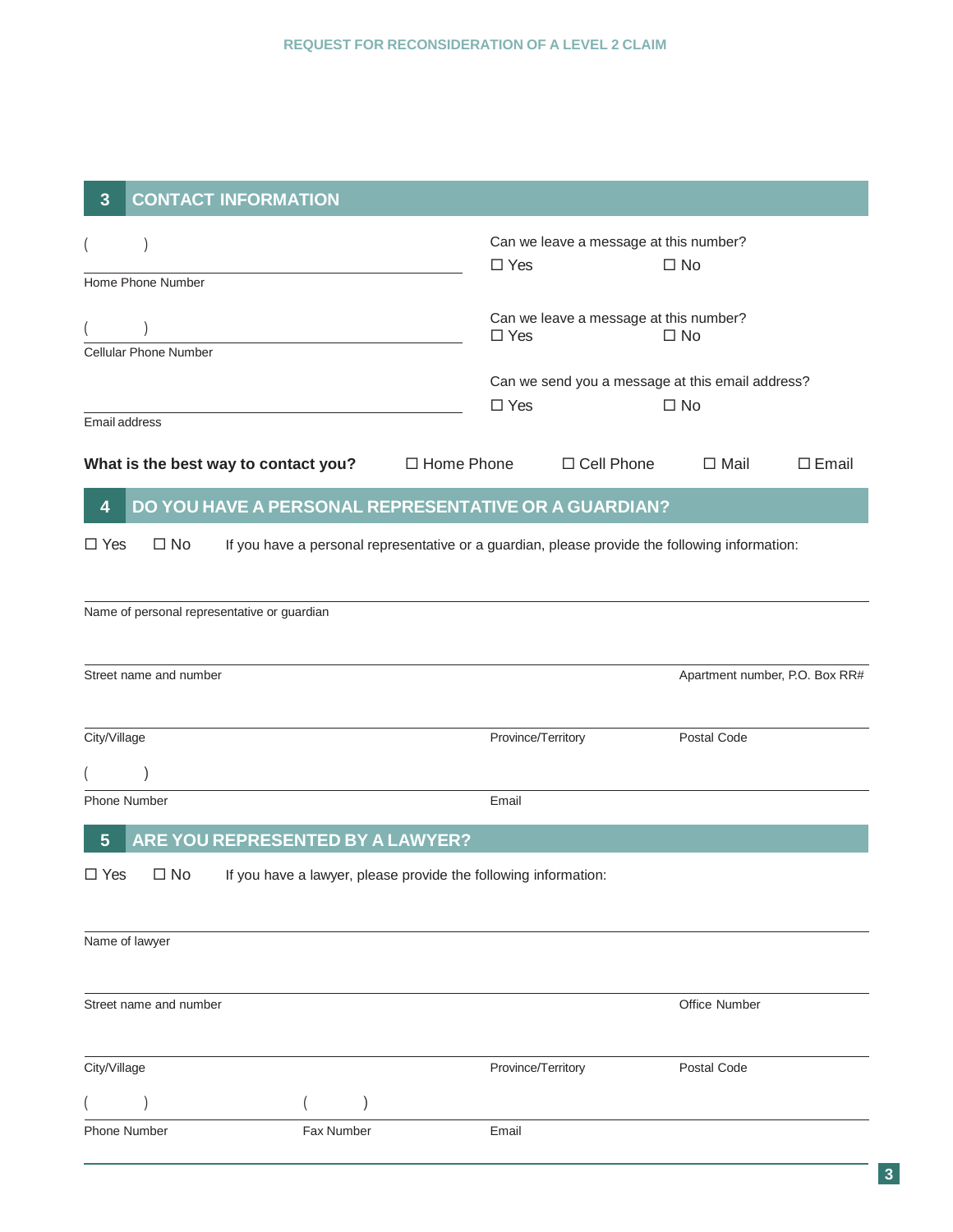### SECTION B – **REASONABLE GROUNDS REQUIRING THE LEVEL 3 TO LEVEL 6 PROCEDURE**

#### **Please tell us why your claim should be reconsidered**.

Using the space provided below, please provide as much detail as possible to tell the Independent Assessor why your claim should be considered in the Level 3 to Level 6 process:

Please attach as many sheets of paper as necessary to fully answer the question.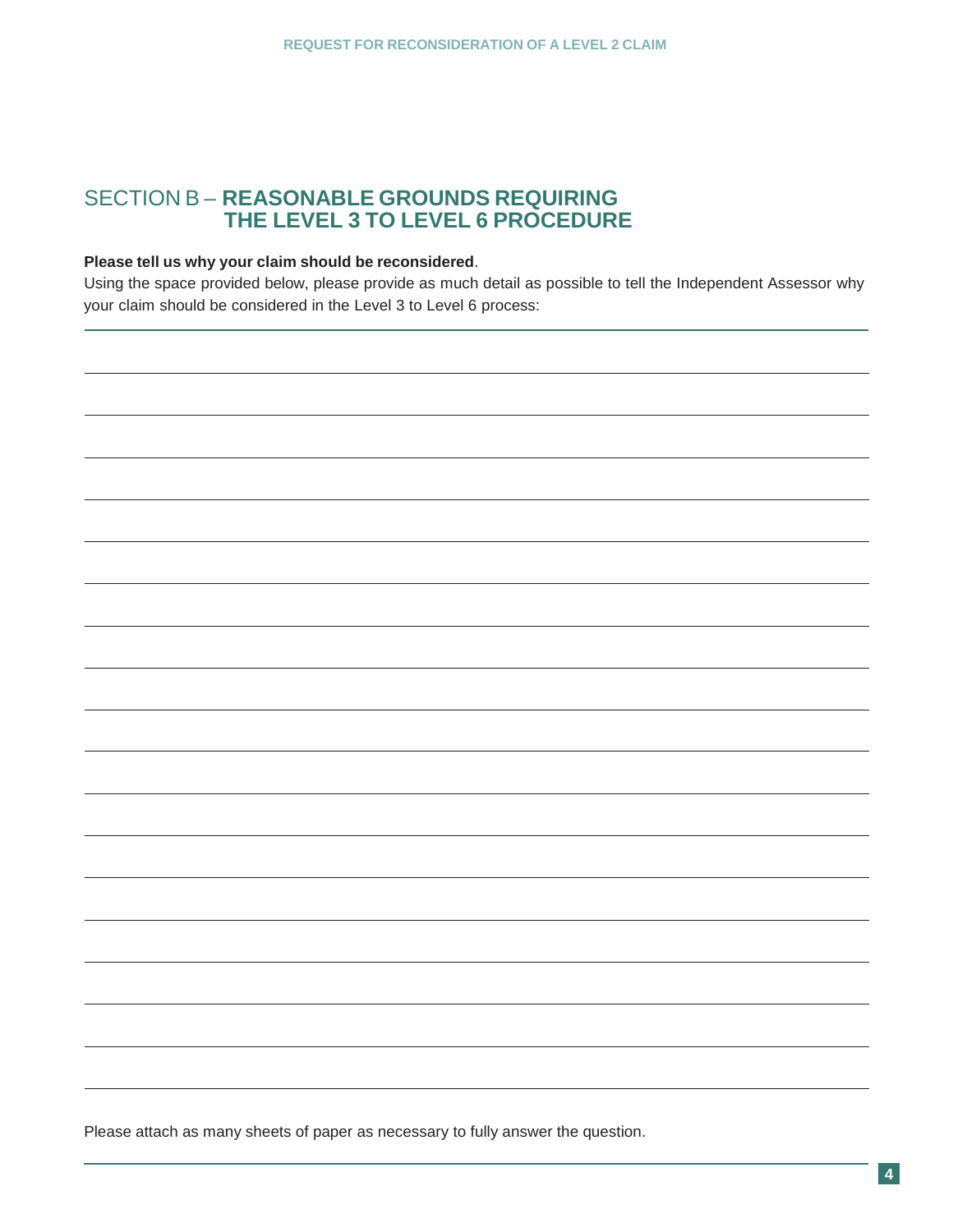# SECTION C – **ADDITIONAL DOCUMENTS OR INFORMATION**

#### **Please provide us with additional documents or information**.

Using the space provided below, please tell us what additional documents or information you would like the Independent Assessor to consider. Please attach any additional documents to this reconsideration request:

Using the space below, please tell us why these documents or information were not reasonably available to you prior to the expiry of 60 days following the submission of your Claim Form:

Please attach as many sheets of paper as necessary to fully answer the questions.